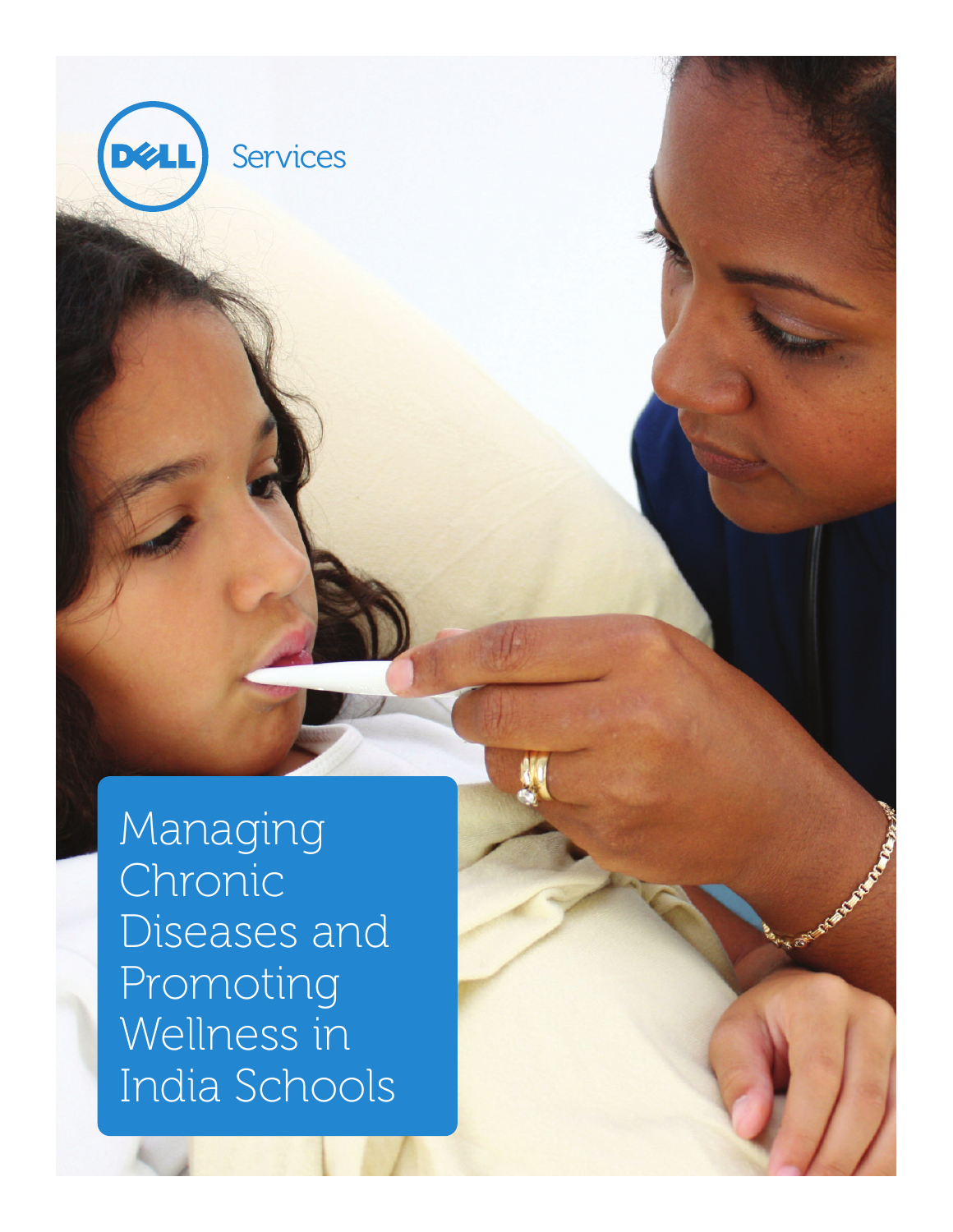# Table of Contents

#### Managing Chronic Diseases and Promoting Wellness in India Schools

Electronic Health Records and Mobile Phones Can Help Children, Schools, and Public Health Agencies

By:

Dr. Pankaj Gupta Regional Director – India International Healthcare, Dell

# Dr. Alka Aggarwal Singh

MBBS, Diploma Child Health, MD, (Community Medicine), MSPH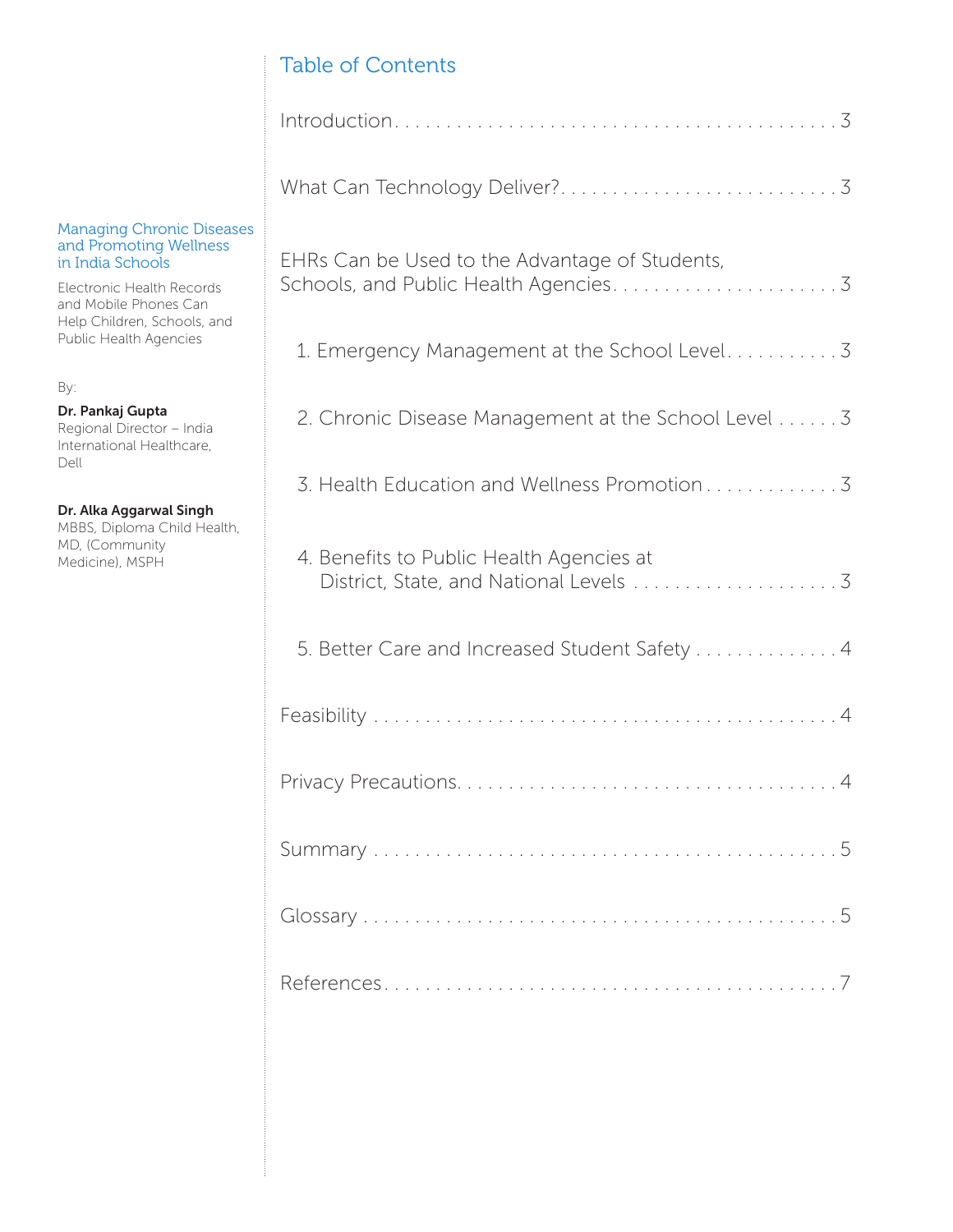#### **Introduction**

In India in 1961, the Rennuka Ray School Health Committee laid the foundation for school health by emphasizing health education and services in schools. Today, some schools give health checkups, and some high-end city schools provide sick rooms or infirmaries for which students pay. For most schools, however, health checkups are isolated events with little continuity from one checkup to the next. This nonintegrated tracking approach does little to build the overall health management capacity of the school even if there is a full-time or part-time healthcare worker (usually a nurse) stationed there. The question then becomes, can a country as renowned in IT and mobile networks as India use technology to better manage a well-defined population like schools?

#### What Can Technology Deliver?

Electronic Medical Records (EMRs) as shown in the Glossary of Terms at the end of this paper are increasingly creating a cross-sectional picture of a person's current medical condition. Since EHRs are longitudinal in nature, the central data repository is meant to hold all the medical data of all the people in the system, and EMRs and EHRs create different views of this database.

Disease Registry offers another view of this same database, so that all persons with that particular disease get listed. This disease registry is not necessarily dependent on the diagnosis entered by the healthcare provider. The records can show up in the disease registry based on complex algorithms consisting of signs, lab test results, and other parameters. The patients listed in a disease registry can be managed through a Chronic Disease Management system for prescribing customized care plans and sending reminders. Therefore, an EHR consists of various components to store, retrieve, and process the information included. This entire EHR can be a hosted model, either as standalone in an intranet or hosted on the Internet (Glossary). The EHRs can be accessed through laptop, desktop, and business phone devices, and the EHRs can send SMS (Short Message Service) to mobile phones.

## EHRs Can be Used to the Advantage of Students, Schools, and Public Health Agencies

1. Emergency Management at the School Level: In today's technological world, it is possible for schools to gather relevant information from parents and students in standardized formats, conduct a baseline student health checkup, and enter the entire data through desktops or laptops into a central data repository. Over a period of time, the EMRs turn into a complete EHR. The EHR contains information that can be easily retrieved on demand through desktops/laptops, or business phone devices. By looking at the Disease Registry and further simplifying analysis of the EHR data by slicing and dicing through data warehousing and the reporting engine (Glossary) the school management could know, for instance, how many students have asthma, the medications they use and the seriousness of their illness. They would be able to identify students at risk for emergencies and their emergency care plans. This information would help schools to equip the infirmary, respond more quickly if issues arise, and have arrangements with a nearby physician/hospital for emergencies. For instance, if an asthmatic student were to report to the sick room, the nurse could refer to the EHR and be alerted to the possible level of severity in this particular student.

Even if the student is confused or too sick to inform about their medications, the nurse would know from the EMR which medication they typically use. The school EHR can transmit an emergency SMS (Short Message Service) to the mobile phone of the family physician and/or the school physician whose name would also be stored as a first contact in the EHR in consultation with the parents. Alternatively, if there is an EMR/EHR of the child in the nearby hospital, or with the family physician, and it is connected to the school EHR, then the hospital would automatically get an alert about the emergency. Delays could be avoided to help avert tragic events.

2. Chronic Disease Management at the School Level: In addition to providing important emergency management benefits to children and school authorities, EMRs overlaid with Chronic Disease Management systems (Glossary) would help ensure that students receive assistance in managing certain chronic diseases such as diabetes, or risk factors including obesity, smoking, hypertension, epilepsy, asthma, and more.<sup>1</sup> EHRs could assist schools in implementing guidelines and protocols, while students and caregivers would have information about what to do in specific situations, such as if blood sugar reaches a certain level in a diabetic student. Relevant information can be accessed directly by logging onto the Internet or through mobile phones and business phone devices, which are fast becoming ubiquitous and personalized.

3. Health Education and Wellness Promotion: Similarly, health education can be provided to students individually in unobtrusive and non-condescending ways. For example, links can be provided through the EMR to sites that show the harms of smoking, and that may include contact details for counselors, social sites of quitters, and other relevant information. For obese or overweight students, a Chronic Disease Management system can be linked to mobile phones, and SMS reminders for exercise can be sent automatically at a time pre-set by students themselves. Students could be guided to choose their own daily fitness program through the Chronic Disease Management system with assistance from counselors and automatic schedule reminders. Systems could also be set up to send an SMS to parents to further reinforce programs.

Since EHRs facilitate instant feedback electronically, they can be tailor-made and to facilitate specific health education and wellness promotion messages over mobile phones. In addition, Internet usage could facilitate further connectivity and prompt students to form support groups, such as those with diabetes or those trying to quit smoking (Glossary). A further advantage is that indirect contact can prompt added confidence and disclosure, perhaps even to a counselor. Greater connectivity can also be useful in certain situations that are perceived as embarrassing, an example could be issues related to sexual health. In these instances, the student portal (Glossary) provides functions similar to a social networking site but for specific and health-related issues.2 Since parental feedback can be highly valuable to school nurses and teachers, there are times when parents can provide health information and specific feedback regarding their children.

4. Benefits to Public Health Agencies at District, State, and National Levels: There are multiple potential advantages of automating and standardizing school health records. Looking up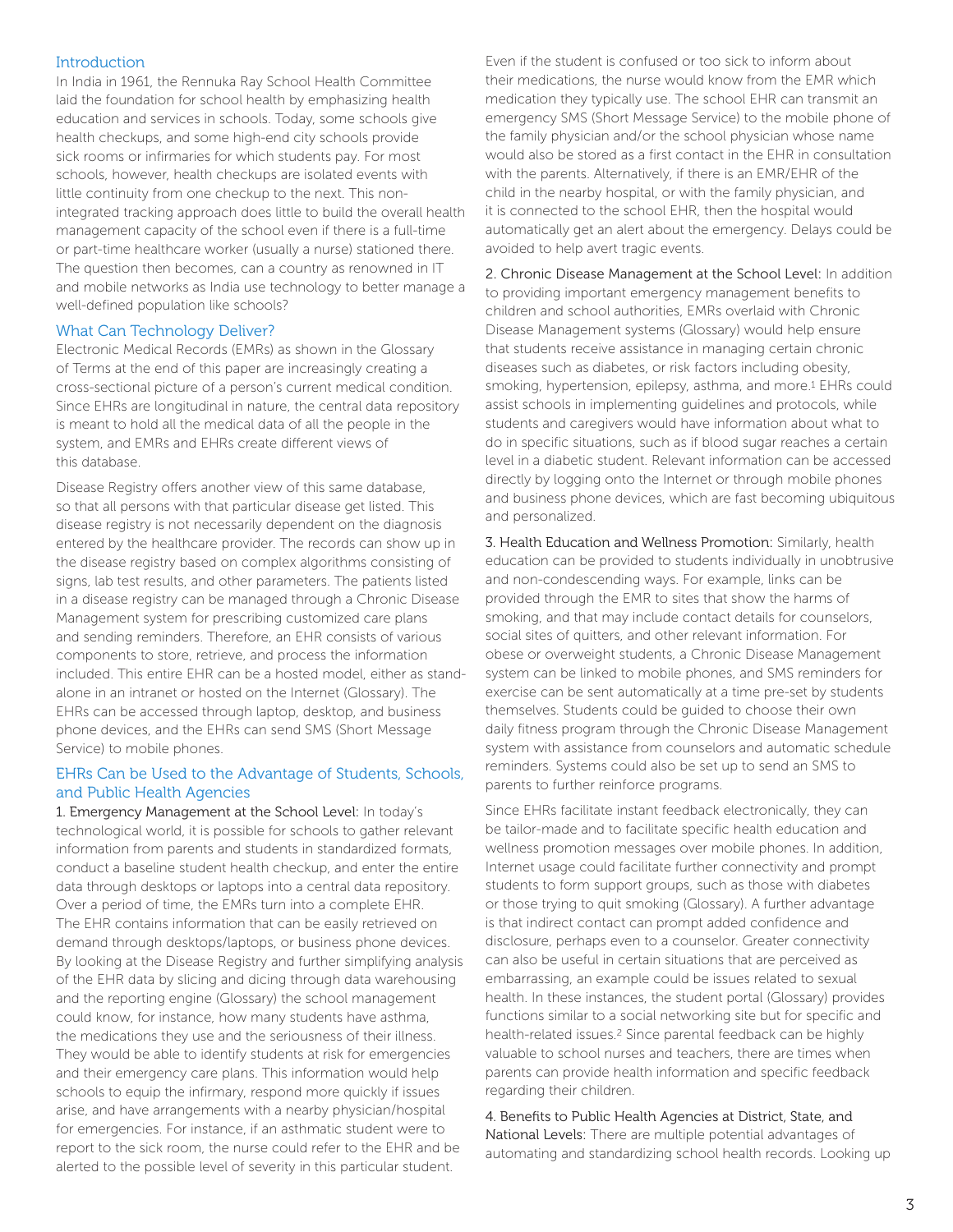the Disease Registry and further analysis of EHR data could help identify and understand the prevalence of certain diseases/risk factors while assisting in formulating appropriate public health policies. EHRs can also help enable systematic surveillance. For instance, data could be gathered from 200 schools in a state on student lifestyle factors such as smoking, sexual behavior, and obesity as well as diseases like anemia or dental caries– all done through six-month or even yearly checkups. Building in pre-defined filter indicators in EHR systems can make access, output, analysis, and reporting more efficient. Chronic Disease Management along with EMR systems can ensure implementation of standardized guidelines and care, assist in targeting health education effectively, and facilitate evaluation of services and resources.

5. Better Care and Increased Student Safety: Technology can deliver less labor-intensive, more accurate, and up-to-date information to schools that is useful to provide appropriate and timely health services that promote wellness among students. Technology can enable greater control for students to participate in managing their chronic diseases and modifying risk factors. To public health agencies, it could provide systematic information useful for planning and evaluation.

#### Feasibility

Availability and Affordability of Equipment and Services. Most schools currently have or will acquire in the near future computers with broadband Internet services for academic and administrative purposes. In addition, there are approximately 400 million mobile phone users in India, and the number is rapidly rising.3 Mobiles offer cheap, user-friendly, and personalized service in many ways. Most users regularly send and receive SMS and download music, pictures, and games from the mobile Internet service according to their preferences. Mobile devices have gained a widespread and every-increasing level of comfort, use, and affordability across the population. The use of business phone devices is on the rise, where voice, text, email, Websites, and social media networks can be accessed and managed simultaneously.

Technical Feasibility/Interoperability. EMRs/EHRs are becoming common in large corporate hospitals. The trend is now percolating to medium-sized hospitals and physician clinics, and can be expected to move more into government systems as well. Most of the good EMR/EHR systems support interoperability through adoption of standard norms (Glossary). In many cases, these open standards make it technically possible and advantageous to integrate various systems of EMRs/EHRs, school/physician/hospital EMRs/EHRs, Web-hosted EMR/ EHR systems, Chronic Disease Management systems, social networking sites, and various mobile networks. Systems are also in place for making the EHRs unique through student registration and to avoid duplication through an Enterprise Master Person Index (Glossary). In most cases, mobile phones can make an effective healthcare management platform because sending an SMS from an EHR to a mobile phone network involves relatively simple technology.

Standard Language. In the world of medicine, there is not always a standard nomenclature, for example: congestive cardiac failure or CCF can also be called congestive heart failure or CHF. EHRs have a standard terminology dictionary, such as

SNOMED, to help ensure that everyone uses the same sets of keywords; congestive cardiac failure is CCF and not known by another acronym or synonym. The diagnosis and procedures could be described by standard codes, such as the International Classification of Diseases (ICD) and Current Procedure Terminology (CPT), which provides obvious benefits for building the disease registry and data analysis.

Affordability of Technology. To share costs, EHRs could be hosted centrally and multiple schools could pay for use over the Internet to save the costs of software and individual installation at each facility. Instead, each school (or school system) could pay a license fee based upon the number of users (i.e., students and teachers), which creates a more economical option. This delivery and costing model is a type of cloud virtualization computing that has gained popularity in the business sector for cost and performance efficiencies.

Administrative Feasibility. When EHRs and relevant data are located centrally, instead of separately in each school, public health agencies can have easier access without the need for integration between various third-party EMR systems.

Access Rights and Privileges. Good EMR/EHR systems provide privacy and security of the patient data. To set and control usage privileges, healthcare providers will access the system through a provider portal, students through the student portal, and parents and teachers through the school portal (Glossary). Through the administration portal, the system administrator will grant the levels of access to various stakeholders (Glossary). Levels of access can be decided based on consultations with parent bodies, student leaders, school authorities, education institutions, health agencies, and relevant NGOs. Also, privacy and security of data can be further handled by tight contracts between the schools, physicians, hospitals, reputable IT service providers, and the EHR product vendor. Additional security protocols can be built in as needed; for instance, broad trend data search could be programmed to be done without student identifiers.

#### Privacy Precautions

Selection of school EHR systems and the methodologies to implement them requires that the needs of schools, students, and public health agencies are adequately met.<sup>4</sup> One primary upfront challenge to address is that information sharing is a huge issue. Confidentiality is of paramount importance for students who are minors and for schools to a certain extent.

The system administrator, through the administration portal, can keep information anonymous by granting different levels of access to different stakeholders. The students could get full access to their information, whereas school authorities could get composite information on each class or the entire school, but not on individual students. Students could feel comfortable entering their smoking status with the assurance that teachers will not know individually who smokes. On the other hand, teachers and administrators will know how many smokers they have in school and whether smoking is a serious issue. They will not know the individual smokers, unless students choose to come forward themselves. States could similarly get districtwide or region-wide information on the general health status of schools. The exact extent of information sharing can be worked out in consultation with parent bodies, schools, and health authorities.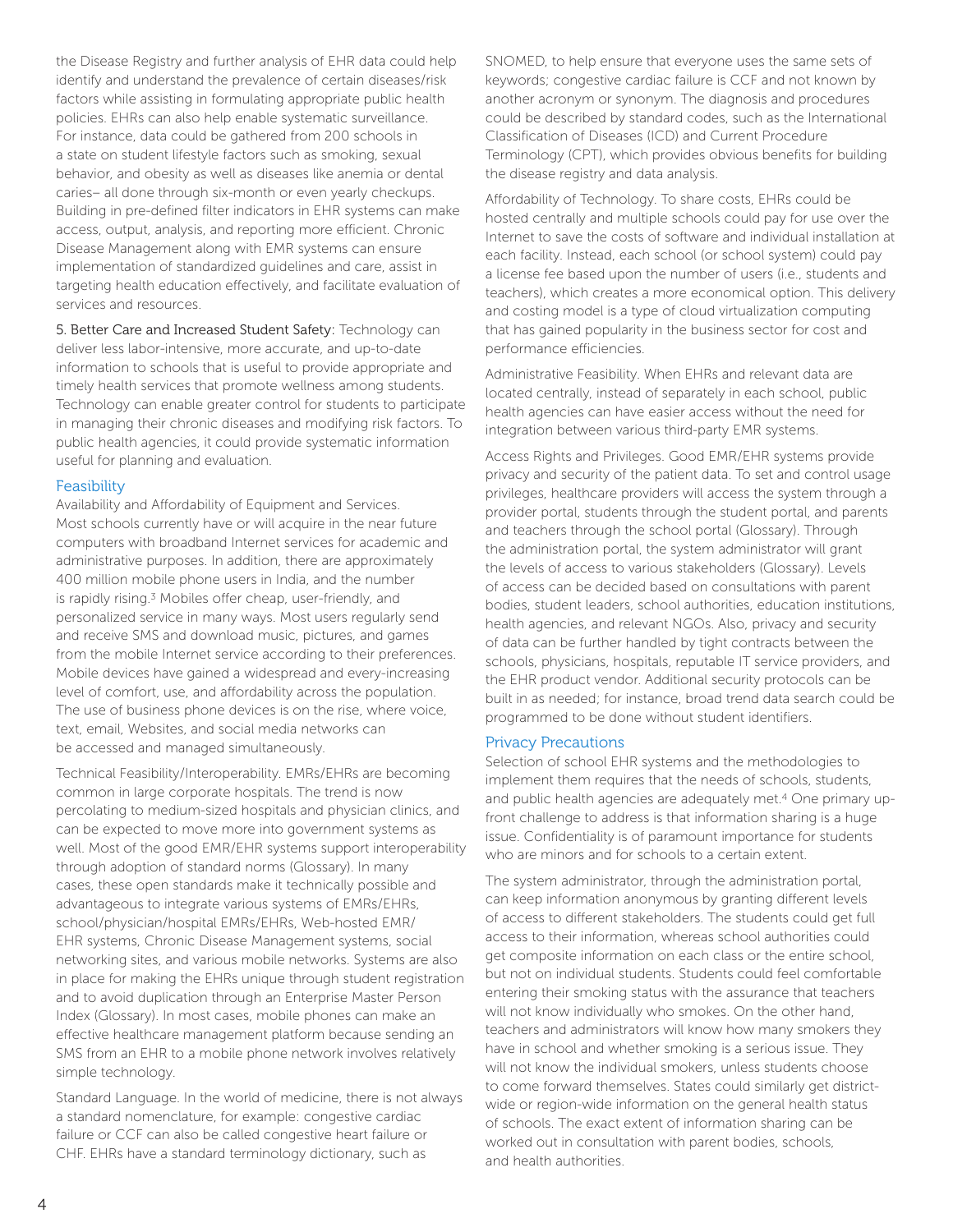Standardized guidelines need to be followed by schools, which would involve consultations with healthcare providers and parents. This does increase responsibility for the school, but is a positive step to make schools safer for students while protecting privacy.5, <sup>6</sup>

# Summary

The Central Board of Secondary Education in India conducted a Global School Health Survey (GSHS) in 2007 using a standardized questionnaire developed and supported by the WHO and the CDC.7 The survey collected information from 13-15 year-olds on lifestyle risk factors, tobacco use, and sexual health including HIV among many other things. The Global Youth Tobacco Survey studies this same age group for tobacco usage only. However, these surveys do not include information on important diseases and risk factors important in India. Though it does ask about vegetables and fruit consumption, simple height, weight, and BMI are not recorded. Similarly, immunization, refractory errors, other correctable deformities, and important medical conditions are left out, including asthma, epilepsy, and anemia.

The Role of EHRs. Collecting and managing important health data is possible with the use of EHRs. The benefits of EHRs are far-reaching and can include but are not limited to: emergency management, chronic disease management, health education, wellness promotion, and public health data analysis. With the implementation of EHRs, tragic incidents such as an asthma death<sup>8</sup> might be prevented.

Software, mobile airtime, traditional technology, and the type of tele-health broadcasts used to provide health care in some schools can be costly approaches.9 Web-based software for heath service models in schools also raised the question of cost-effectiveness.10

With a large pool of IT experts, high computer penetration, broad mobile phone use, and availability of services at affordable prices, India schools can use technology to advantage in identifying and managing important chronic diseases and risk factors in children. In this article, we have tried to show that improvement in management of emergencies and chronic diseases, and promotion of wellness among school children is possible, through technology, and that mobile phones are an available – and at present perhaps under-utilized – way to effectively disseminate information.

## **Glossary**

(Note: We are presenting the "solution architecture" from a functional perspective. The more complex and complete "technical architecture" of the system is beyond the scope of this paper).

An Electronic Health Record system is the term used to encompass Electronic Medical Records, Disease Registry, Chronic Disease Management system, portals, and more. The hosted model is a system that is hosted on a remote server and accessed through various portals by users over a network.

1 – Healthcare provider portal: Portal for physicians, hospitals, public health agencies, and emergency medical response teams to access the system.

2 – School portal: Portal for school nurses, teachers, and parents to access the system.

3 – Student portal: Portal for students to access the system.

4 – Administrative portal: Portal to provide access rights to all stakeholders. Only the person who needs rights gets to see it or use it. Data privacy, security, and monitoring of the system will be managed by the system administrator, and is usually provided by a trusted IT vendor.

5 – Mobile phones/business phones: Examples of business phone devices are Blackberries or Palmtops that are handheld computing devices that also serve the function of mobile phones. SMS can be received on basic mobile phones and business phones. The latter (and not the former) can also directly access the relevant portal.

6 – Laptop/desktop: All eligible stakeholders can access the system on laptops or desktops through the network (Internet/intranet).

7 – Standard terminology engine: Ensures that the system has a standard terminology dictionary such as SNOMED so everyone uses a standard set of keywords e.g., congestive cardiac failure is CCF and not known by another acronym or synonym. The diagnosis, procedures, and other terminology are identified by standard codes, such as the International Classification of Diseases (ICD) and Current Procedure Terminology (CPT).

8 – Enterprise Master Person Index: A system that ensures that there are no duplicate records in the system. EMPI is a statistical system used for distinguishing between similar and different identities e.g., EMPI can find out if Ram K. Singh, Ram Singh, and Ram Kumar Singh are the same person based on % match of demographics, such as parent/guardian name, address, gender, date of birth, etc.

9 – Data warehousing and reporting engine: Used for data analysis such as slicing and dicing. It's a tool used to filter and pick up only the relevant pieces of data from a bigger data set.

10 – Student registry: A unique list of all the students in the system. If a student transfers from one school to another, the school checks the registry before making a new record. EMPI works with the student registry to make sure there are no duplicates.

11 – Disease Registry: A list of diseases prevalent in the students.

12 – Central data repository: A store of all data from different sources such as hosted EMR, stand-alone EMR, feedback from hospital EMR systems, feedback from physician, and more.

13 – Social networking system: Websites promoting horizontal networking through the Internet, such as: Facebook, Twitter, LinkedIn, etc.

14 – Disease Management system: A computer-based system for prescribing customized care plans and sending reminders, primarily to chronic disease patients. Disease management systems for asthma, diabetes, smoking, and other common chronic conditions are available commercially.

15 – Electronic Medical Record (EMR): A category of computerbased systems used to capture, store, and retrieve patient data. It can also offer additional functions to alert care givers about drug-drug, drug-food, drug-lab interactions, allergies, etc. EMRs are cross-sectional whereas Electronic Health Records (EHR) are longitudinal and give a picture over a time period.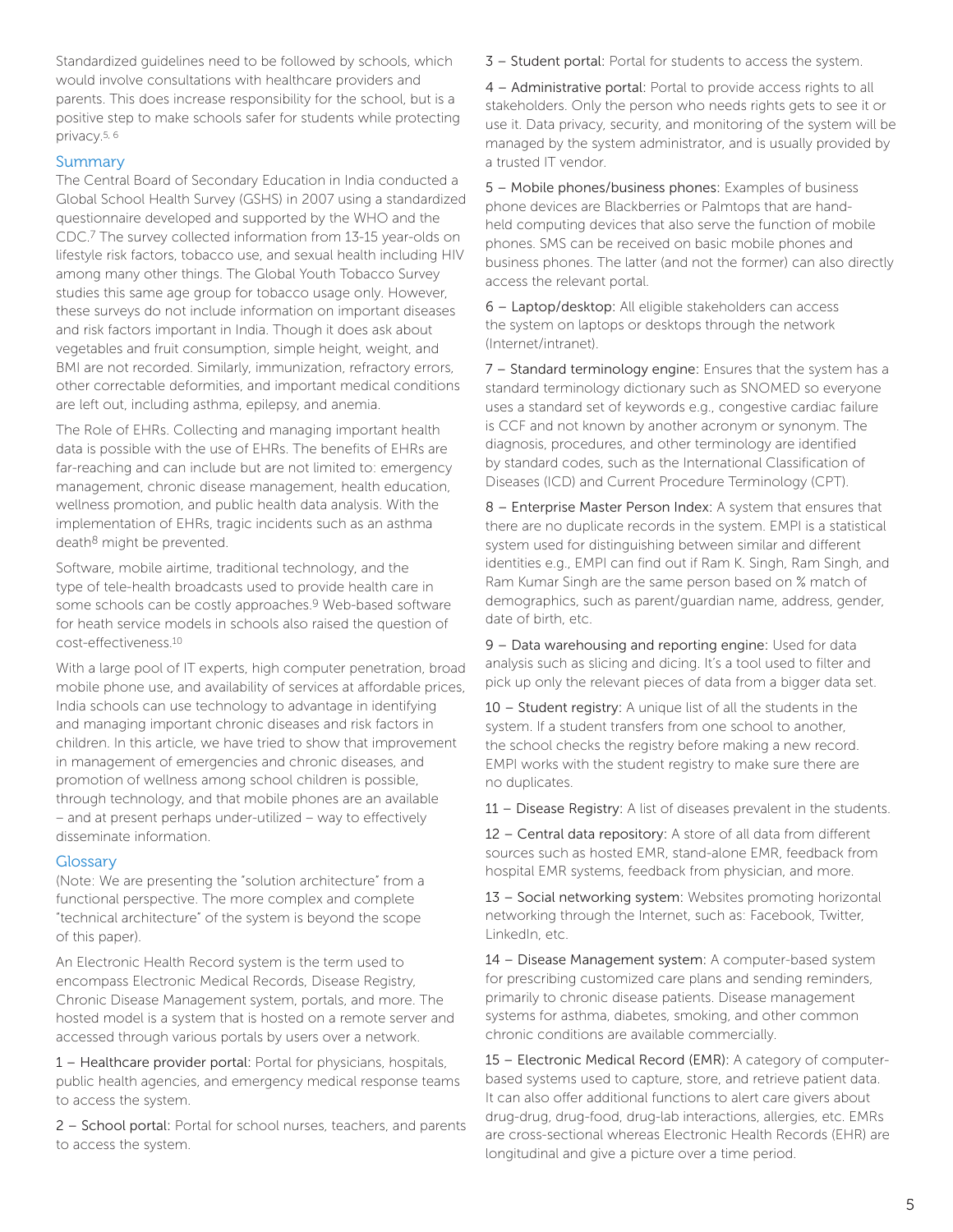#### 16 – Standards-based integration of third-party systems:

Items 17, 18, and 19 below are not part of the Web-hosted EHR model and are regarded as third-party systems. Standards-based integration systems link these third-party systems into the Webhosted EHR environment. As an example: HL7 is one common standard for connecting two or more healthcare IT computer systems.

17 - Stand-alone school EMR: Some schools may have their own EMR, but may also want to link into the disease management and social networking features offered by the hosted model. Such stand-alone EMR systems can be integrated with the hosted model through a standards-based integration approach.

18 – Stand-alone hospital EMR: EMR at hospitals can be integrated with the hosted model through a standards-based integration approach. This connectivity can be accomplished for hospitals that have a pre-existing tie-up with the school. Later it can be extended for other hospitals as EMR becomes common in all major hospitals.

19 – Stand-alone physician EMR: EMR at physician office can be integrated with the hosted model through a standards-based integration approach. This connectivity can be accomplished for the physicians having a pre-existing tie-up with the school. Later it can be extended for other physicians as EMRs become more prevalent.



# **Solution Architecture of an Electronic Health Record System [EHRs] from a functional perspective**